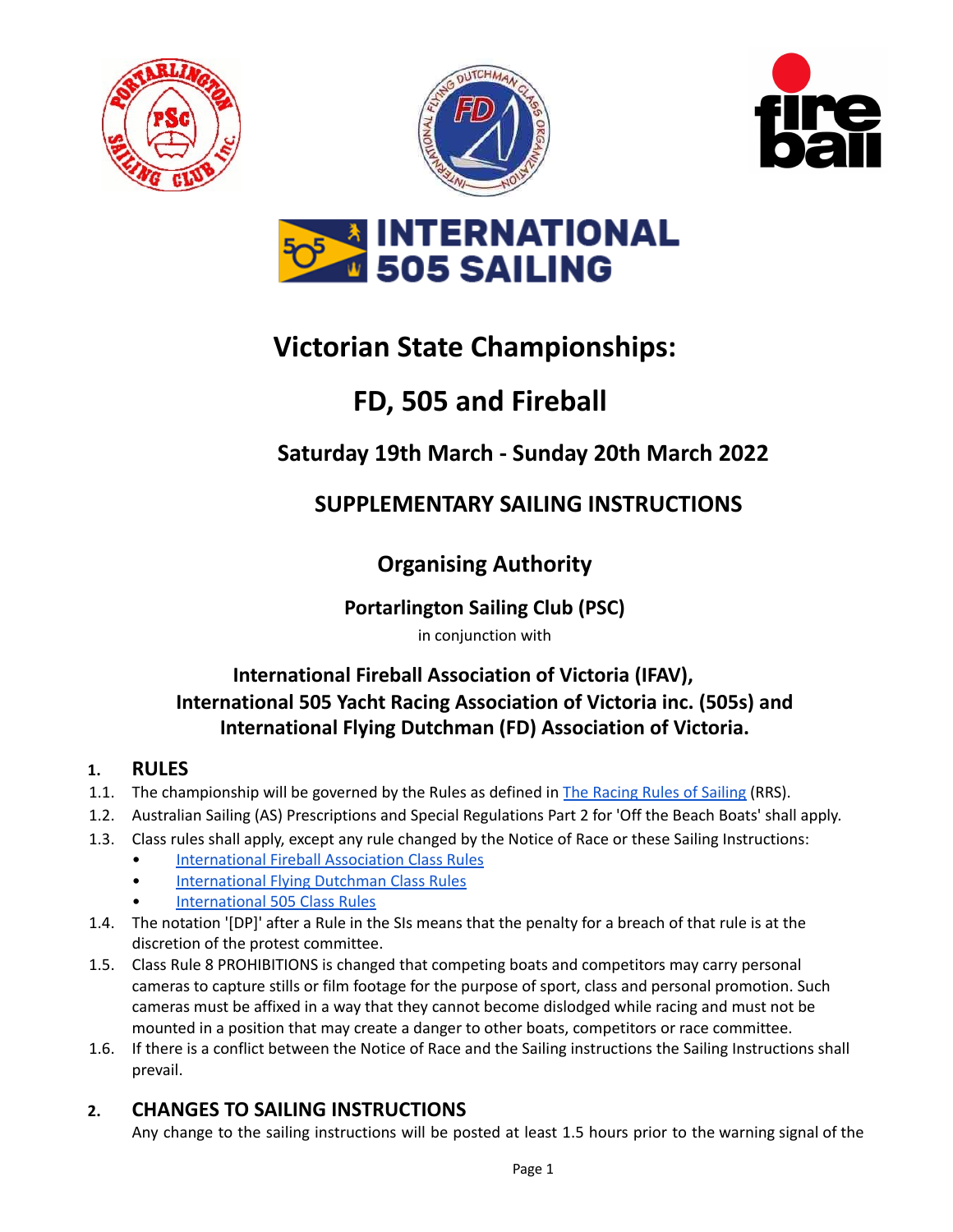first race it will take effect, except that any change to the schedule of races will be posted by 1800 hours on the day before it will take effect. This changes RRS Appendix S 3.1: Standard Sailing Instructions.

#### **3. NOTICES TO COMPETITORS**

3.1. Notices to competitors will be posted via the Sailor App and on the Official Notice Board. The Notice board is located in the Garage.

3.2. Notification to skippers of a change to the schedule of races will be via the Regatta in the Sailor App. The Sailor app is used for all sailing results and club communication. Sailors should sign on and sign off using the Sailor app. A backup paper sign on sheet will be available if skippers are having trouble with the App. Skippers are encouraged to download the Sailor App and become familiar with the interface

Download the Sailor app for free.



3.3. [DP] While racing, except in an emergency, a boat shall not make voice or data transmissions and shall not receive voice or data communication that is not available to all boats. This restriction also applies to mobile telephones or any other electronic communication devices.

#### **4. CODE OF CONDUCT**

4.1. [DP] Competitors and support persons shall comply with all reasonable requests from race officials.

#### **5. SIGNALS MADE ASHORE**

- 5.1. Signals made ashore will be displayed from the flagpole in the vicinity of the PSC clubhouse.
- 5.2. When flag AP is displayed ashore, '1 minute' is replaced with 'not less than 30 minutes' in the race signal AP. This changes RRS Appendix S 4.2.

#### **6. SCHEDULE OF EVENTS**

6.1. Schedule of racing:

| Date          | Event                            | <b>Time</b>   |
|---------------|----------------------------------|---------------|
| 19th Mar 2022 | First warning signal - Session 1 | $13:00$ hours |
| 20th Mar 2022 | First warning signal - Session 2 | 10:30 hours   |
|               | Last warning signal              | 14:00 hours   |

- 6.2. The series will comprise a maximum of 6 races.
- 6.3. Races will be sailed back to back following the first race of a session.
- 6.4. There will be a maximum of three races per session.
- 6.5. The Race Committee may adjust the scheduled time of racing if the regatta is behind schedule or the weather forecast may be restrictive to achieving a full series. Any change of schedule will be posted before 1800 hours on the day preceding the day on which it will take effect.
- 6.6. No warning signal will be made after 1400 hours on the last scheduled day of racing.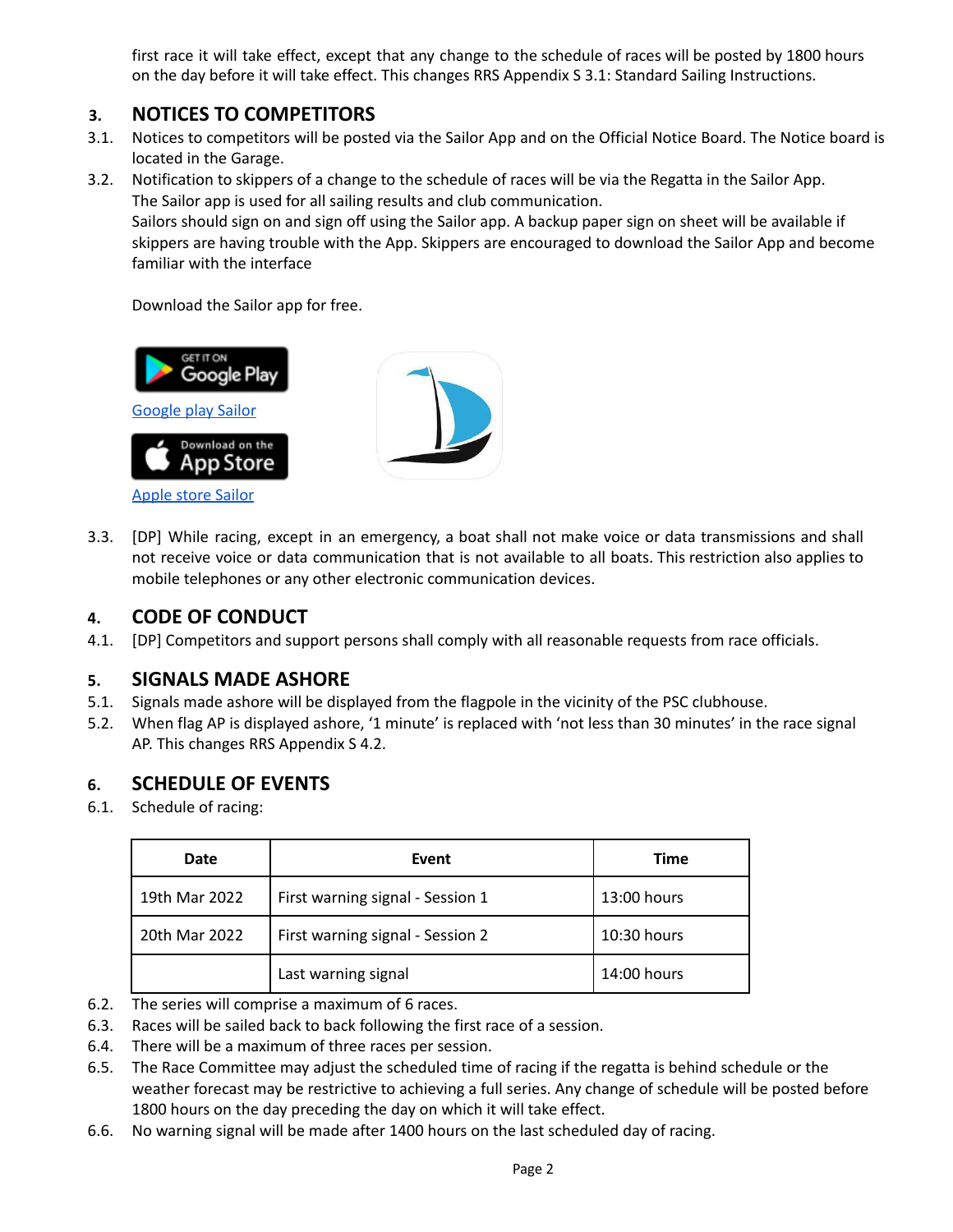### **7. CLASS FLAGS**

- 7.1. The Class flags will be as follows:
	- The FD Class Flag is a square with the FD symbol on a white background.
	- The Fireball Class Flag is a square with a red disc centred on a blue background.
	- The 505 Class Flag is a square with the 505 symbol centred on a white background.

#### **8. RACING AREA**

The racing area is Portarlington on the waters of Port Phillip in the vicinity of PSC. Attachment A shows the location of the racing area.

#### **9. COURSES**

- 9.1. The diagrams in Attachment B show the courses, including the approximate angles between legs, the order in which marks are to be passed, and the side on which each mark is to be left.
- 9.2. The course configuration is a loop triangle with all marks left to port
- 9.3. The course to be sailed for each session will be displayed on the Official Notice Board and outlined at each daily briefing session.
- 9.4. Courses may be shortened and marks moved in accordance with RRS 32 and 33

#### **10. MARKS**

- 10.1. Marks 1, 2, 3s and 3p are orange inflatable cones.
- 10.2. Mark 1a is a yellow stick regatta buoy.
- 10.3. The starting pin end mark is a yellow stick regatta buoy.
- 10.4. The finishing pin end mark is a blue inflatable cone.
- 10.5. The start/finish boat will be Gough Strain, a yellow boat with "RESCUE" in black writing down the sides.
- 10.6. The change of course mark is a blue inflatable cone.

#### **11. OBSTRUCTIONS**

Directly off the club there are three distinct sand bars. These can be sailed over with foils up in anything but the lowest of low tides. Once out past the 5 knot marker foils can be safely put down.

To the West of the Club, extending out from the Point Richards Boat Ramp there is a sand bar extending out to the North a few hundred metres (there is a red channel marker signifying the end).

#### **12. THE START**

- 12.1. Races will be started as per RRS Rule 26 with a 5 minute warning signal.
- 12.2. The starting line will be between a staff displaying an Orange flag on the Race Committee boat at the Starboard end of the start line and the pin end starting mark.
- 12.3. Boats whose warning signal has not been made shall avoid the starting area during the starting sequence for other races.
- 12.4. A boat starting later than 10 minutes after her starting signal will be scored 'Did Not Start' without a hearing. This changes Rules 35 and A4.

### **13. CHANGE OF THE NEXT LEG OF THE COURSE**

13.1. To change the next leg of the course, the race committee will lay a new mark (or move the finishing line) and remove the original mark as soon as practicable. When in a subsequent change a new mark is replaced, it will be replaced by an original mark.

#### **14. THE FINISH**

The finishing line will be between a staff displaying a blue flag on the Race Committee boat and the finish mark.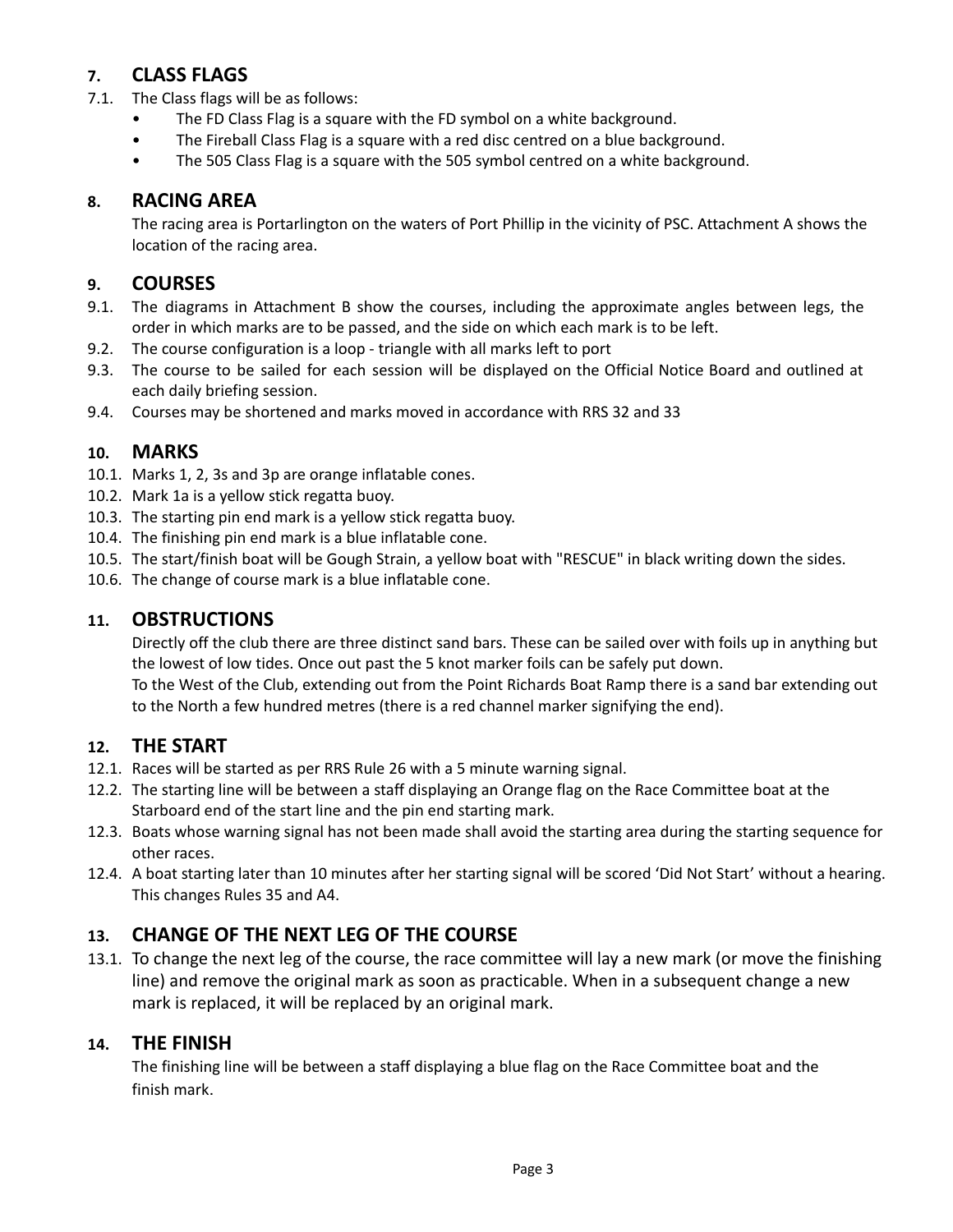#### **15. PENALTY SYSTEM**

RRS 44.1 and 44.2 shall apply.

#### **16. TIME LIMITS AND TARGET TIMES**

16.1. The Race Time Limit (see RRS 35), and the Finishing Window are shown in the table below.

| Race Target Time | Race Time Limit | <b>Finishing Window</b> |
|------------------|-----------------|-------------------------|
| 45 minutes       | 90 minutes      | 15 minutes              |

- 16.2. Failure to meet the target time will not be grounds for redress. This changes RRS 60.1 and 62.
- 16.3. The time limit for the first boat to sail the course shall be 90 minutes.
- 16.4. Boats still racing and failing to finish within 15 minutes after the first boat sails the course and finishes will be scored points equal to the number of boats finishing within the time limit plus 30% of the number of starters rounded to the nearest whole number, but no more points than the number of starters. Such boats will be scored Time Limit Expired (TLE). This changes RRS 35, A5.1 and A10.

#### **17. PROTESTS AND REQUESTS FOR REDRESS**

- 17.1. The protest time limit is 60 minutes after the last boat finishes the last race of the day or the race committee signals no more racing today, whichever is later.
- 17.2. Breaches of instructions 21, 22, 25 and 26 will not be grounds for a protest by a boat. This changes Rule 60.1(a). Penalties for these breaches may be less than disqualification if the protest committee so decides. The scoring abbreviation for a discretionary penalty imposed under this instruction will be DPI.
- 17.3. On the last scheduled day of racing a request for reopening a hearing shall be delivered:
	- within the protest time limit if the requesting party was informed of the decision on the previous day;
	- no later than 30 minutes after the requesting party was informed of the decision on that day.
- 17.4. On the last scheduled day of racing a request for redress based on a protest committee decision shall be delivered no later than 30 minutes after the decision was posted.
- 17.5. Notification to competitors will occur no later than 30 minutes after the protest time limit to inform competitors of hearings in which they are parties or named as witnesses and where the hearings will be held.

#### **18. SCORING**

- 18.1. Three races are required to be completed to constitute a series.
- 18.2. When fewer than six races are completed a boat's series score will be the total of her race scores.
- 18.3. Rule A5.3 does not apply.
- 18.4. A boat's handicap rating will be calculated based on results in the first three championship races.

#### **19. SAFETY REGULATIONS [DP]**

- 19.1. A Sign-on and Sign-off sheet will be located in the Garage. The skipper (or crew) of each boat shall sign-on by signing this sheet prior to leaving the shore, and sign-off by signing this sheet as soon as possible upon returning to shore at the completion of racing, but no later than the protest time limit.
	- Failure to "Sign On" prior to racing will result in a 5 point penalty for the first race of the day.
	- Failure to "Sign Off" within the required time will result in a 5 point penalty for the last race of the day.
- 19.2. Discretionary penalties [DP] will apply to RRS 41 "Outside Help**".**
- 19.3. A boat that retires from a race shall notify the race committee as soon as possible. [DP]

#### **20. REPLACEMENT OF CREW OR EQUIPMENT [DP]**

20.1. Substitution of crew will not be allowed without prior written approval of the race committee. The nominated Helm shall not be substituted.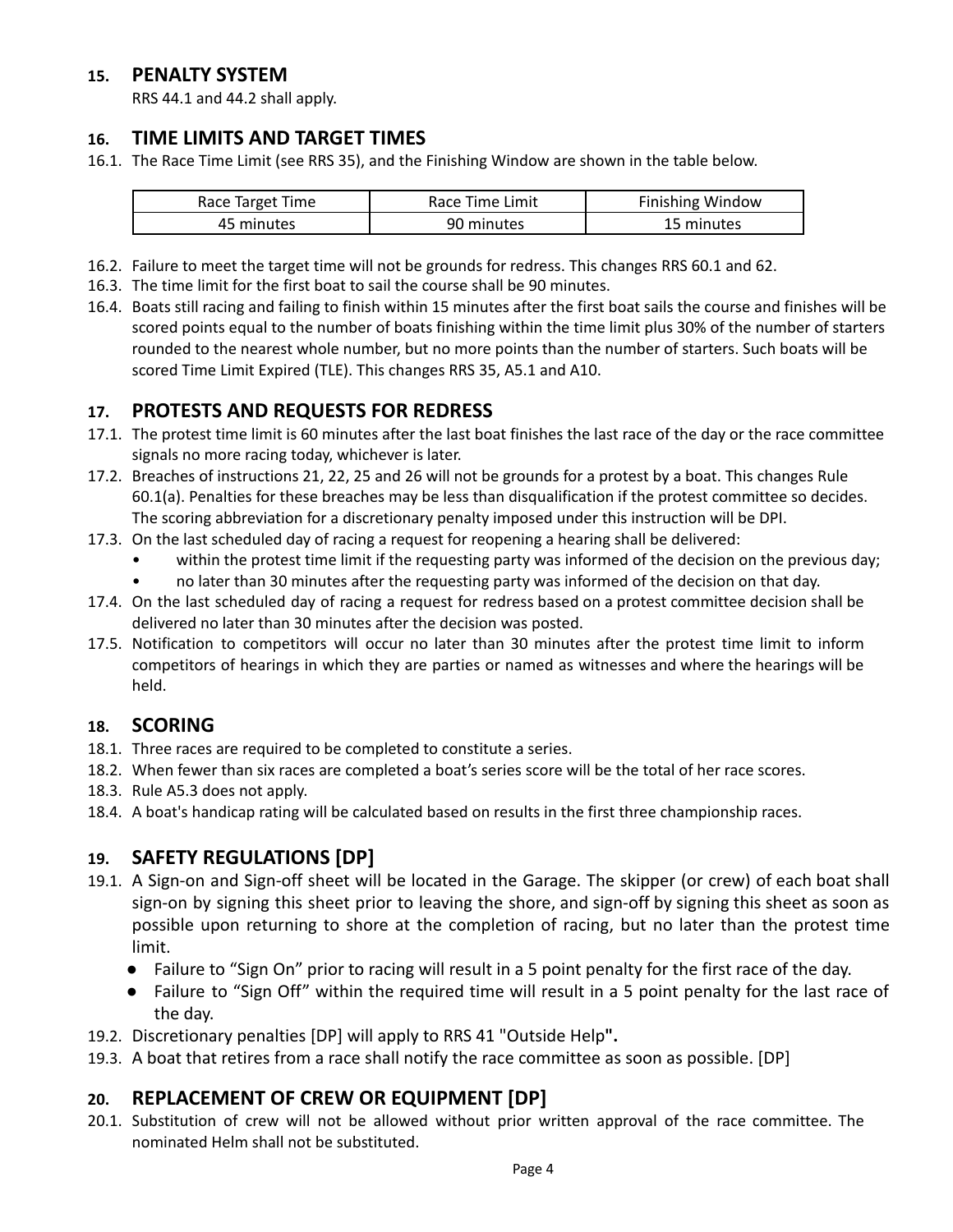20.2. Substitution of equipment will not be allowed without prior written approval of the race committee, unless damaged equipment is replaced on the water, where approval shall be sought before the end of Protest Time Limit for that day.

#### **21. EQUIPMENT AND MEASUREMENT CHECKS**

- 21.1. A boat or equipment may be inspected at any time for compliance with the RRS, class rules and sailing Instructions.
- 21.2. On the water, a boat can be instructed by a race committee equipment inspector or measurer to proceed immediately to a designated area for inspection. [DP]

#### **22. EVENT ADVERTISING**

- 22.1. Advertising will be in accordance with ISAF Regulation 20.
- 22.2. Boats may be required to display advertising supplied by the organising authority.

#### **23. OFFICIAL BOATS**

All race management boats will be flying the club burgee which is orange with a white band on the outside.

#### **24. SUPPORT BOATS [DP]**

- 24.1. Coaches and other support personnel shall stay outside areas where boats are racing from the time of the preparatory signal until all boats have finished or retired or the race committee signals a postponement, general recall or abandonment.
- 24.2. All support and coach boats shall position themselves at least 100 metres below the start line and beyond the ley-lines of the race course whilst racing is in progress, and shall move in such a fashion as to ensure their wake does not affect the boats racing.
- 24.3. In emergency situations, all support and coach boats may be called upon and come under the direction of the race committee.

#### **25. TRASH DISPOSAL**

Trash may be placed aboard support and race committee boats.

#### **26. RADIO COMMUNICATION [DP]**

Except in an emergency, a boat shall neither make radio transmissions while racing nor receive radio communications not available to all boats.

#### **27. PRIZES**

- 27.1. Regatta age is the competitor's age on the first day of regatta registration.
- 27.2. Prizes will be awarded as described in the Notice of Race.
- 27.3. Other prizes may be awarded at the discretion of the Organising Authority.
- 27.4. Winners of championship trophies are precluded from winning handicap prizes.

#### **28. DISCLAIMER OF LIABILITY**

- 28.1. Competitors participate in the regatta entirely at their own risk. See RRS 3, Decision to Race.
- 28.2. The organising authority will not accept any liability for material damage or personal injury or death sustained in conjunction with or prior to, during, or after the regatta.

#### **29. INSURANCE**

Each participating boat shall be insured with valid third-party liability insurance with a minimum cover of AUD5Million (AUD10Million recommended) or the equivalent. All owners/competitors who enter this event are deemed to have made a declaration that they hold such cover.